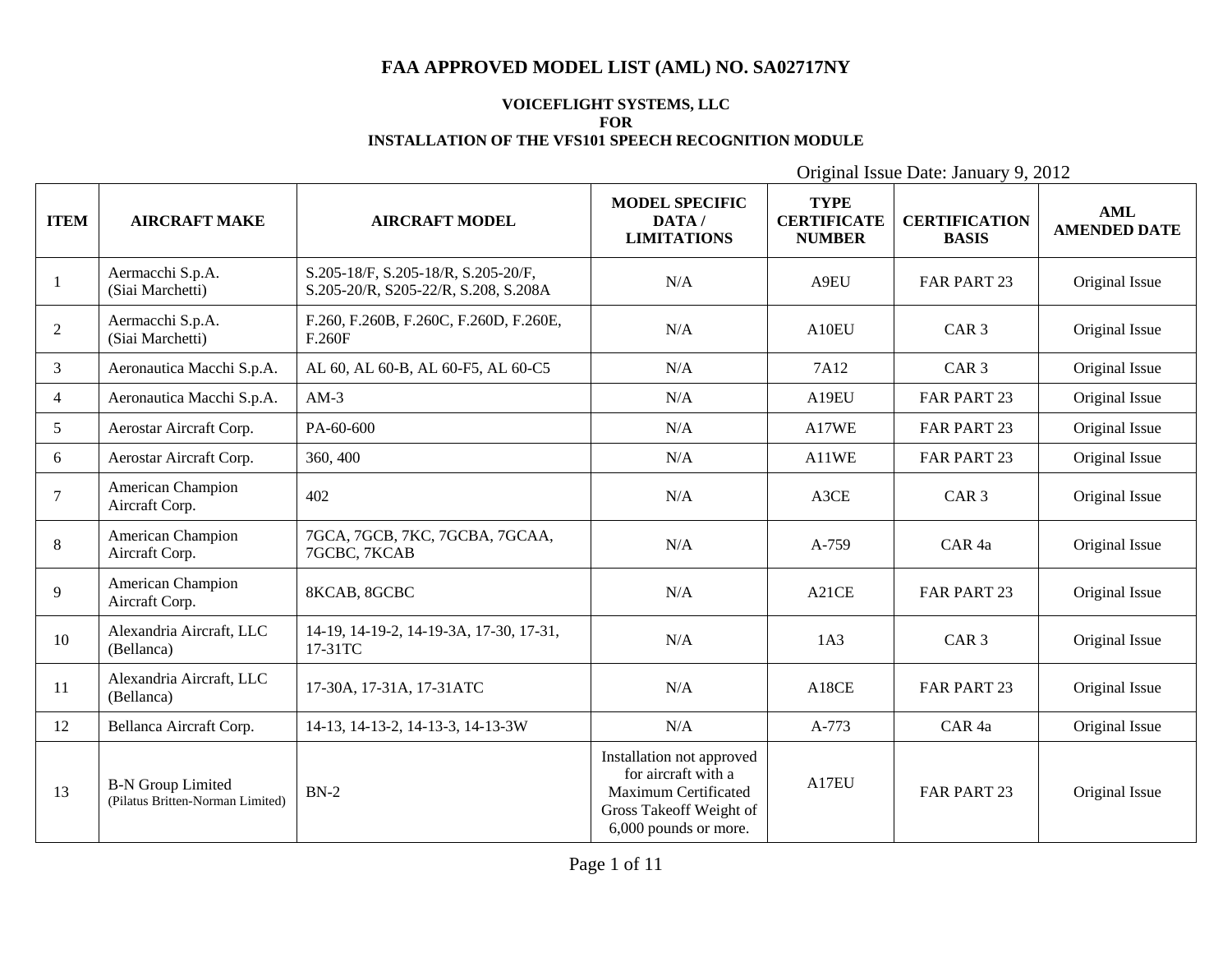#### **VOICEFLIGHT SYSTEMS, LLC FOR INSTALLATION OF THE VFS101 SPEECH RECOGNITION MODULE**

| <b>ITEM</b> | <b>AIRCRAFT MAKE</b>                               | <b>AIRCRAFT MODEL</b>                                                                                                                              | <b>MODEL SPECIFIC</b><br>DATA/<br><b>LIMITATIONS</b> | <b>TYPE</b><br><b>CERTIFICATE</b><br><b>NUMBER</b> | <b>CERTIFICATION</b><br><b>BASIS</b> | <b>AML</b><br><b>AMENDED DATE</b> |
|-------------|----------------------------------------------------|----------------------------------------------------------------------------------------------------------------------------------------------------|------------------------------------------------------|----------------------------------------------------|--------------------------------------|-----------------------------------|
| 14          | Boeing Company, The<br>(North American / Rockwell) | BC-1A, AT-6, AT-6A, AT-6B, AT-6C,<br>AT-6D, AT-6F, SNJ-7, T-6G                                                                                     | N/A                                                  | $A-2-575$                                          | CAR <sub>4a</sub>                    | Original Issue                    |
| 15          | Cessna Aircraft Company                            | 120, 140                                                                                                                                           | N/A                                                  | $A-768$                                            | CAR <sub>3</sub>                     | Original Issue                    |
| 16          | Cessna Aircraft Company                            | 140A                                                                                                                                               | N/A                                                  | 5A2                                                | CAR <sub>3</sub>                     | Original Issue                    |
| 17          | Cessna Aircraft Company                            | 150, 150A, 150B, 150C, 150D, 150E, 150F,<br>150G, 150H, 150J, 150K, 150L, 150M,<br>A150K, A150L, A150M, 152, A152                                  | N/A                                                  | 3A19                                               | FAR PART 23                          | Original Issue                    |
| 18          | Cessna Aircraft Company                            | 170, 170A, 170B                                                                                                                                    | N/A                                                  | A-799                                              | CAR <sub>3</sub>                     | Original Issue                    |
| 19          | Cessna Aircraft Company                            | 172, 172A, 172B, 172C, 172D 172E, 172F,<br>172G, 172H, 172I, 172K, 172L, 172M,<br>172N, 172P, 172Q, 172R, 172S                                     | N/A                                                  | 3A12                                               | CAR <sub>3</sub>                     | Original Issue                    |
| 20          | Cessna Aircraft Company                            | 172RG, P172D, R172E, R172F, R172G,<br>R172H, R172J, R172K, 175, 175A, 175B,<br>175C                                                                | N/A                                                  | 3A17                                               | CAR $3$ ,<br>FAR PART 23             | Original Issue                    |
| 21          | Cessna Aircraft Company                            | 177, 177A, 177B                                                                                                                                    | N/A                                                  | A13CE                                              | FAR PART 23                          | Original Issue                    |
| 22          | Cessna Aircraft Company                            | 177RG                                                                                                                                              | N/A                                                  | A20CE                                              | FAR PART 23                          | Original Issue                    |
| 23          | Cessna Aircraft Company                            | 180, 180A, 180B, 180C, 180D, 180E, 180F,<br>180G, 180H, 180J, 180K                                                                                 | N/A                                                  | 5A6                                                | CAR <sub>3</sub>                     | Original Issue                    |
| 24          | Cessna Aircraft Company                            | 182, 182A, 182B, 182C, 182D, 182E, 182F,<br>182G, 182H, 182J, 182K, 182L, 182M,<br>182N, 182P, 182Q, 182R, 182S, 182T,<br>R182, T182, TR182, T182T | N/A                                                  | 3A13                                               | CAR <sub>3</sub> ,<br>FAR PART 23    | Original Issue                    |
| 25          | Cessna Aircraft Company                            | 185, 185A, 185B, 185C, 185D, 185E,                                                                                                                 | N/A                                                  | 3A24                                               | CAR <sub>3</sub> ,                   | Original Issue                    |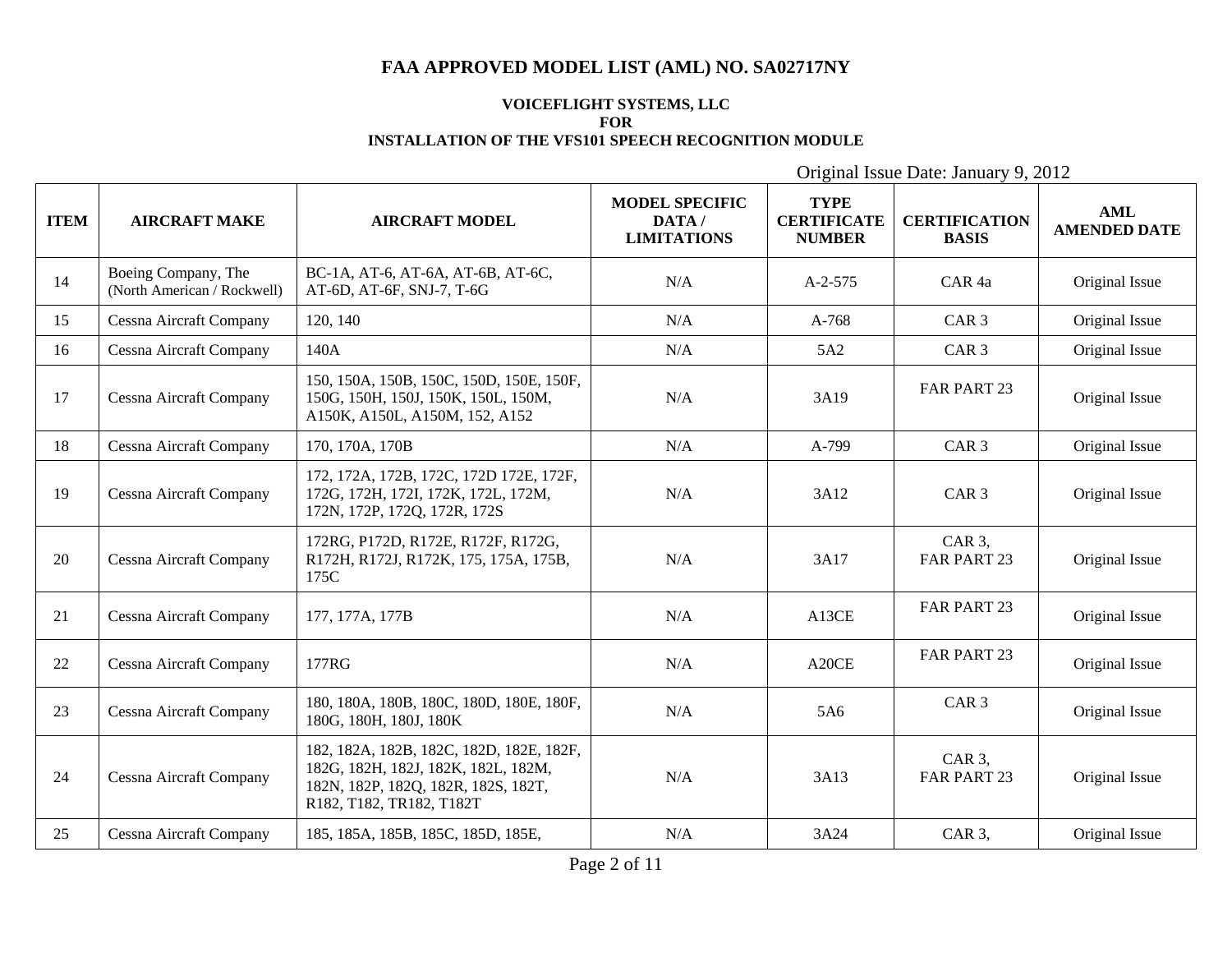#### **VOICEFLIGHT SYSTEMS, LLC FOR INSTALLATION OF THE VFS101 SPEECH RECOGNITION MODULE**

| <b>ITEM</b> | <b>AIRCRAFT MAKE</b>           | <b>AIRCRAFT MODEL</b>                                                                                                                                                                                                           | <b>MODEL SPECIFIC</b><br>DATA/<br><b>LIMITATIONS</b> | <b>TYPE</b><br><b>CERTIFICATE</b><br><b>NUMBER</b> | <b>CERTIFICATION</b><br><b>BASIS</b> | <b>AML</b><br><b>AMENDED DATE</b> |
|-------------|--------------------------------|---------------------------------------------------------------------------------------------------------------------------------------------------------------------------------------------------------------------------------|------------------------------------------------------|----------------------------------------------------|--------------------------------------|-----------------------------------|
|             |                                | A185E, A185F                                                                                                                                                                                                                    |                                                      |                                                    | FAR PART 23                          |                                   |
| 26          | Cessna Aircraft Company        | 190, 195, 195A, 195B                                                                                                                                                                                                            | N/A                                                  | $A-790$                                            | CAR <sub>3</sub>                     | Original Issue                    |
| 27          | Cessna Aircraft Company        | 210, 210A, 210B, 210C, 210D, 210E, 210F,<br>T210F, 210G, T210G, 210H, T210H, 210J,<br>T210J, 210K, T210K, 210L, T210L, 210M,<br>T210M, 210N, P210N, T210N, 210R,<br>P210R, T210R, 210-5, 210-5A                                 | N/A                                                  | 3A21                                               | CAR <sub>3</sub>                     | Original Issue                    |
| 28          | Cessna Aircraft Company        | 206, P206, P206A, P206B, P206C, P206D,<br>Р206Е, ТР206А, ТР206В, ТР206С,<br>TP206D, TP206E, U206, U206A, U206B,<br>U206C, U206D, U206E, U206F, U206G,<br>TU206A, TU206B, TU206C, TU206D,<br>TU206E, TU206F, TU206G, 206H, T206H | N/A                                                  | A4CE                                               | CAR $3$ ,<br>FAR PART 23             | Original Issue                    |
| 29          | <b>Cessna Aircraft Company</b> | 207, 207A, T207, T207A                                                                                                                                                                                                          | N/A                                                  | A16CE                                              | FAR PART 23                          | Original Issue                    |
| 30          | Cessna Aircraft Company        | T303                                                                                                                                                                                                                            | N/A                                                  | A34CE                                              | FAR PART 23                          | Original Issue                    |
| 31          | Cessna Aircraft Company        | 310, 310A, 310B, 310C, 310D, 310E, 310F,<br>310G, 310H, E310H, 310I, 310J, 310J-1,<br>E310J, 310K, 310L, 310N, 310P, T310P,<br>310Q, T310Q, 310R, T310R                                                                         | N/A                                                  | 3A10                                               | CAR <sub>3</sub>                     | Original Issue                    |
| 32          | Cessna Aircraft Company        | 320, 320A, 320B, 320C, 320D, 320E, 320F,<br>320-1, 335, 340, 340A                                                                                                                                                               | N/A                                                  | 3A25                                               | CAR <sub>3</sub>                     | Original Issue                    |
| 33          | Cessna Aircraft Company        | 336                                                                                                                                                                                                                             | N/A                                                  | A2CE                                               | CAR <sub>3</sub>                     | Original Issue                    |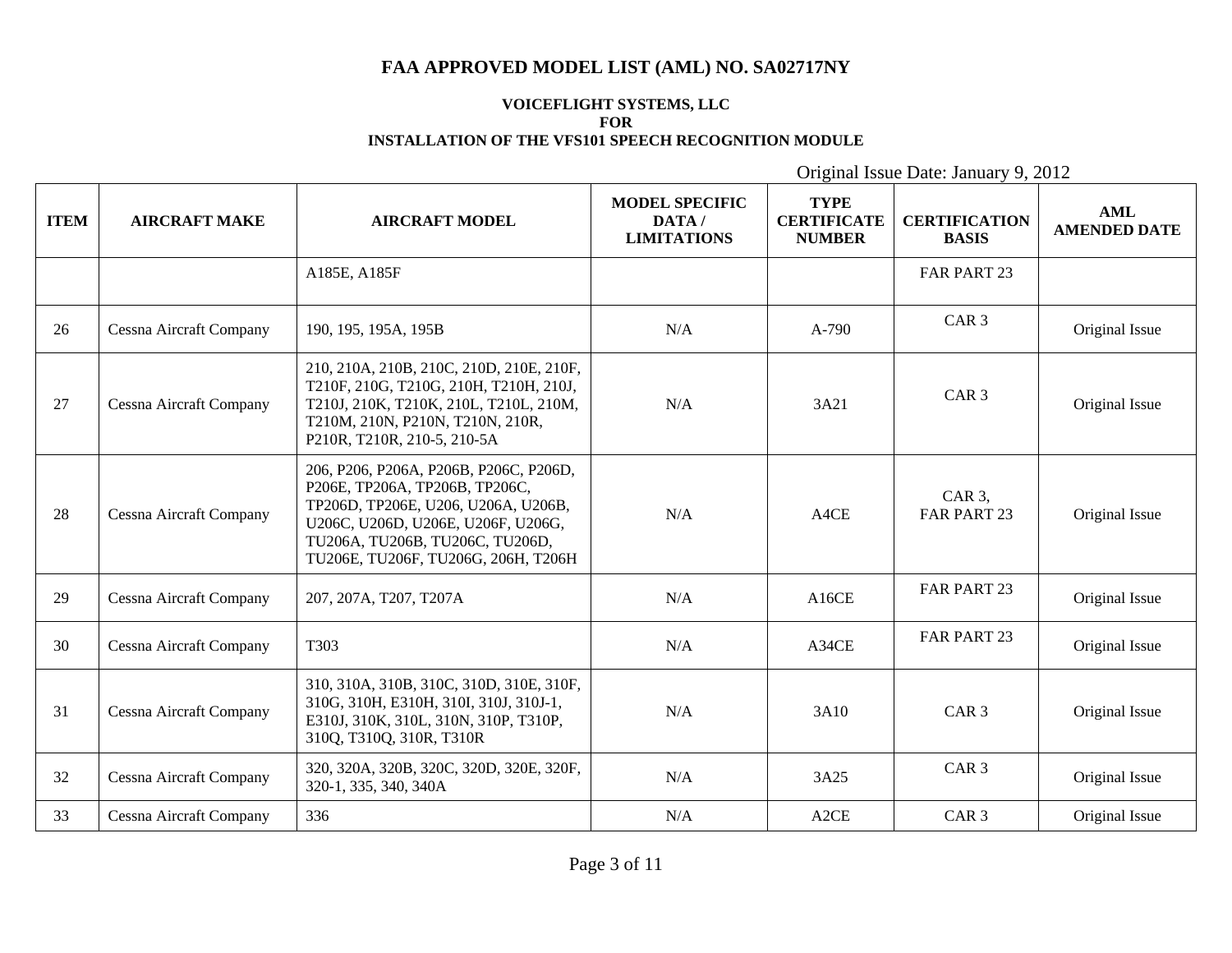#### **VOICEFLIGHT SYSTEMS, LLC FOR INSTALLATION OF THE VFS101 SPEECH RECOGNITION MODULE**

| <b>ITEM</b> | <b>AIRCRAFT MAKE</b>                              | <b>AIRCRAFT MODEL</b>                                                                                                                 | <b>MODEL SPECIFIC</b><br>DATA/<br><b>LIMITATIONS</b> | <b>TYPE</b><br><b>CERTIFICATE</b><br><b>NUMBER</b> | <b>CERTIFICATION</b><br><b>BASIS</b>      | <b>AML</b><br><b>AMENDED DATE</b> |
|-------------|---------------------------------------------------|---------------------------------------------------------------------------------------------------------------------------------------|------------------------------------------------------|----------------------------------------------------|-------------------------------------------|-----------------------------------|
| 34          | Cessna Aircraft Company                           | 337, 337A, 337B, T337B, 337C, 337E,<br>T337E, T337C, 337D, T337D, M337B,<br>337F, T337F, 337G, T337G, 337H, P337H,<br>T337H, T337H-SP | N/A                                                  | A6CE                                               | FAR PART 23                               | Original Issue                    |
| 35          | Cessna Aircraft Company<br>(Lancair/Columbia)     | LC40-550FG, LC42-550FG, LC41-550FG                                                                                                    | N/A                                                  | A00003SE                                           | FAR Part 23                               |                                   |
| 36          | Cirrus Design Corporation                         | SR20, SR22, SR22T                                                                                                                     | N/A                                                  | A00009CH                                           | FAR PART 23                               | Original Issue                    |
| 37          | CPAC, Inc.<br>(Commander Aircraft Co.)            | 112, 112TC, 112B, 112TCA, 114, 114A,<br>114B, 114TC                                                                                   | N/A                                                  | A12SO                                              | FAR PART 23                               | Original Issue                    |
| 38          | Cub Crafters, Inc.                                | CC18-180, CC18-180A                                                                                                                   | N/A                                                  | A00006SE                                           | <b>FAR PART 23</b>                        | Original Issue                    |
| 39          | Diamond Aircraft Industries<br>Inc.               | DA20-A1, DA20-C1                                                                                                                      | N/A                                                  | TA4CH                                              | FAR PART 23                               | Original Issue                    |
| 40          | <b>Diamond Aircraft Industries</b><br>GmbH        | DA 40, DA 40F                                                                                                                         | N/A                                                  | A47CE                                              | FAR PART 23                               | Original Issue                    |
| 41          | <b>Diamond Aircraft Industries</b><br>GmbH        | DA 42, DA 42 NG, DA 42 M-NG                                                                                                           | N/A                                                  | A57CE                                              | FAR PART 23                               | Original Issue                    |
| 42          | Dynac Aerospace Corp.<br>(Aero Commander)         | 10, 10A, 100, 100A, 100-180                                                                                                           | N/A                                                  | 1A21                                               | CAR <sub>3</sub>                          | Original Issue                    |
| 43          | EADS-PZL<br>Warszawa-Okecie S.A.                  | PZL-104 WILGA 80,<br>PZL-104M WILGA 2000,<br>PZL-104MA WILGA 2000                                                                     | N/A                                                  | A55EU                                              | FAR Part 21<br>FAR Part 23<br>FAR Part 36 | Original Issue                    |
| 44          | <b>EADS-PZL</b><br>Warszawa-Okecie S.A.           | PZL-KOLIBER 150A,<br>PZL-KOLIBER 160A                                                                                                 | N/A                                                  | A69EU                                              | FAR Part 23                               | Original Issue                    |
| 45          | Extra Flugzeugproduktions-<br>und Vertriebs- GmbH | EA-300, EA-300/S, EA-300/L, EA-300/200                                                                                                | N/A                                                  | A67EU                                              | FAR Part 23                               | Original Issue                    |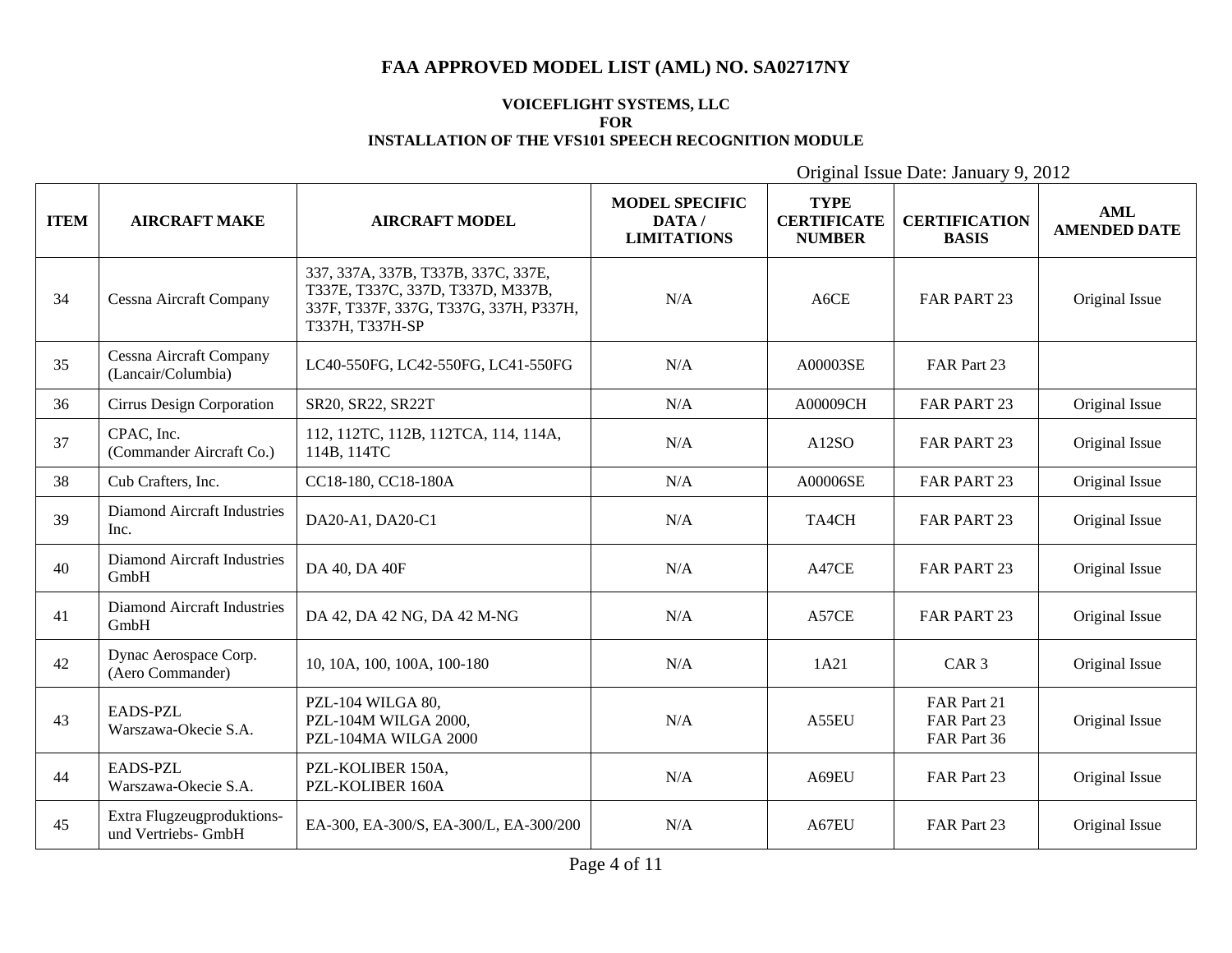#### **VOICEFLIGHT SYSTEMS, LLC FOR INSTALLATION OF THE VFS101 SPEECH RECOGNITION MODULE**

| <b>ITEM</b> | <b>AIRCRAFT MAKE</b>                              | <b>AIRCRAFT MODEL</b>                                                                                                                                                     | <b>MODEL SPECIFIC</b><br>DATA/<br><b>LIMITATIONS</b> | <b>TYPE</b><br><b>CERTIFICATE</b><br><b>NUMBER</b> | <b>CERTIFICATION</b><br><b>BASIS</b>           | <b>AML</b><br><b>AMENDED DATE</b> |
|-------------|---------------------------------------------------|---------------------------------------------------------------------------------------------------------------------------------------------------------------------------|------------------------------------------------------|----------------------------------------------------|------------------------------------------------|-----------------------------------|
| 46          | Extra Flugzeugproduktions-<br>und Vertriebs- GmbH | EA-400                                                                                                                                                                    | N/A                                                  | A43CE                                              | FAR Part 23<br>FAR Part 21<br>(Sec 21.29)      | Original Issue                    |
| 47          | Found Aircraft Canada, Inc.                       | FBA-2C, FBA-2C1, FBA-2C2, FBA-2C3                                                                                                                                         | N/A                                                  | A7EA                                               | CAR <sub>3</sub>                               | Original Issue                    |
| 48          | FS 2003 Corp.<br>(Piper Aircraft, Inc.)           | PA-12, PA-12S                                                                                                                                                             | N/A                                                  | A-780                                              | CAR <sub>3</sub>                               | Original Issue                    |
| 49          | Grob-Werke                                        | G115, G115A, G115B, G115C, G115C2,<br>G115D, G115D2, G115EG                                                                                                               | N/A                                                  | A57EU                                              | FAR Part 23<br>FAR Part 21<br>(Sec 21.29)      | Original Issue                    |
| 50          | Grob-Werke                                        | G120A                                                                                                                                                                     | N/A                                                  | A49CE                                              | FAR Part 23<br>FAR Part 21<br>(Sec 21.29)      | Original Issue                    |
| 51          | Gulfstream American<br>Corporation                | G-44, G-44A, SCAN Type 30                                                                                                                                                 | N/A                                                  | A-734                                              | CAR <sub>4a</sub>                              | Original Issue                    |
| 52          | Hawker Beechcraft<br>Corporation                  | 35-33, 35-A33, 35-B33, 35-C33, 35-C33A,<br>E33, E33A, E33C, F33, F33A, F33C, G33,<br>H35, G36, J35, K35, M35, N35, P35, S35,<br>V35, V35A, V35B, 36, A36, A36TC,<br>B36TC | N/A                                                  | 3A15                                               | CAR <sub>3</sub><br>FAR Part 23<br>FAR Part 36 | Original Issue                    |
| 53          | Hawker Beechcraft<br>Corporation                  | 35, A35, B35, C35, D35, E35, F35, G35,<br>35R                                                                                                                             | N/A                                                  | A-777                                              | CAR <sub>3</sub>                               | Original Issue                    |
| 54          | Hawker Beechcraft<br>Corporation                  | 76                                                                                                                                                                        | N/A                                                  | A29CE                                              | FAR Part 23<br>FAR Part 36                     | Original Issue                    |
| 55          | Hawker Beechcraft<br>Corporation                  | B95A, D95A, E95, 95-55, 95-A55, 95-B55,<br>95-B55A, 95-B55B, 95-C55, 95-C55A,<br>G58, D55, D55A, E55, E55A, 56TC,                                                         | N/A                                                  | 3A16                                               | CAR <sub>3</sub><br>FAR Part 23<br>FAR Part 36 | Original Issue                    |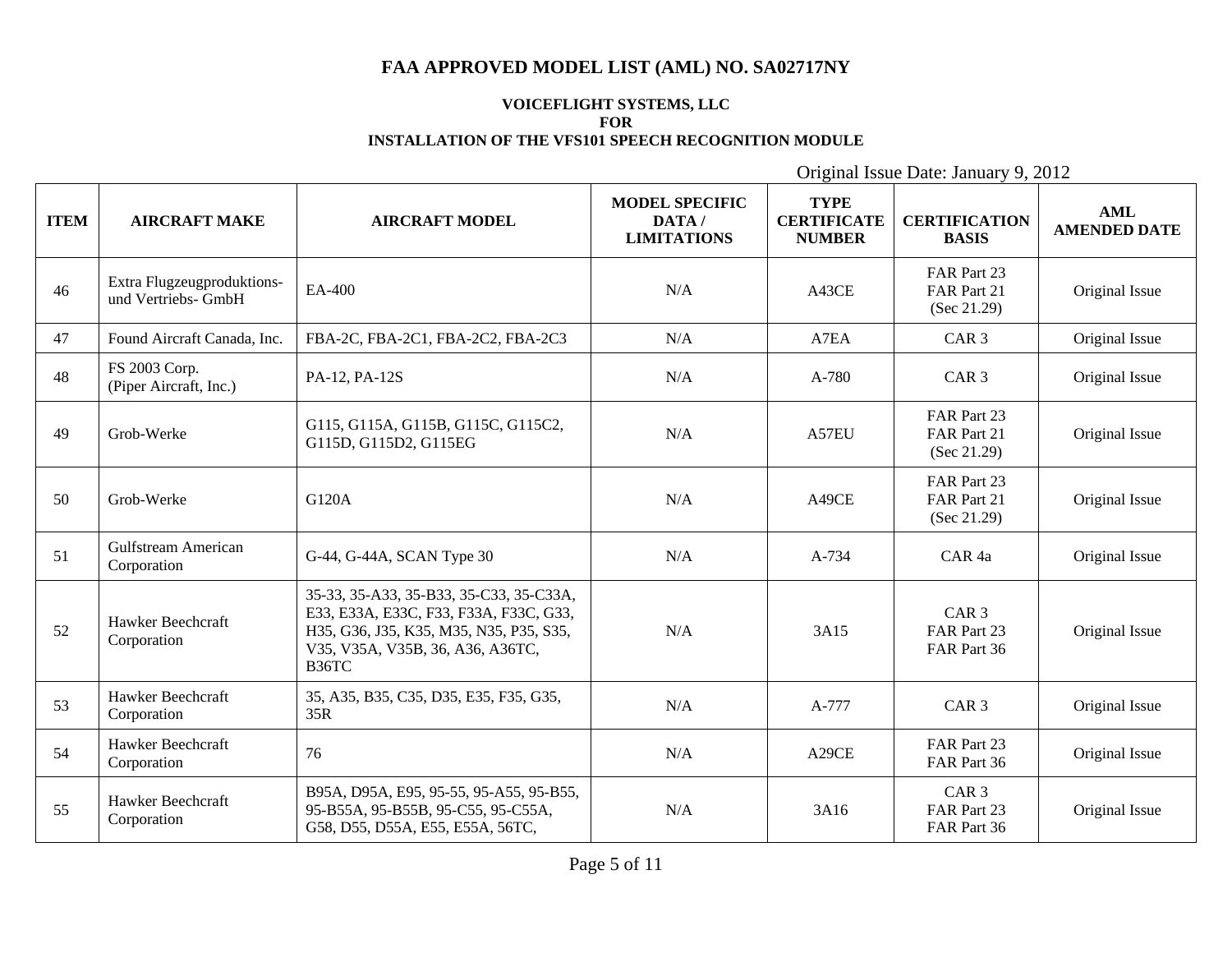#### **VOICEFLIGHT SYSTEMS, LLC FOR INSTALLATION OF THE VFS101 SPEECH RECOGNITION MODULE**

| <b>ITEM</b> | <b>AIRCRAFT MAKE</b>                                            | <b>AIRCRAFT MODEL</b>                                                                | <b>MODEL SPECIFIC</b><br>DATA/<br><b>LIMITATIONS</b> | <b>TYPE</b><br><b>CERTIFICATE</b><br><b>NUMBER</b> | <b>CERTIFICATION</b><br><b>BASIS</b> | <b>AML</b><br><b>AMENDED DATE</b> |
|-------------|-----------------------------------------------------------------|--------------------------------------------------------------------------------------|------------------------------------------------------|----------------------------------------------------|--------------------------------------|-----------------------------------|
|             |                                                                 | A56TC, 58, 58A, 95, B95                                                              |                                                      |                                                    |                                      |                                   |
| 56          | Hawker Beechcraft<br>Corporation                                | 58TCA                                                                                | N/A                                                  | A23CE                                              | FAR Part 23                          | Original Issue                    |
| 57          | Hawker Beechcraft<br>Corporation                                | 19A, B19, M19A, 23, A23, A23A, A23-19,<br>A23-24, B23, C23, A24, A24R, B24R,<br>C24R | N/A                                                  | A1CE                                               | CAR <sub>3</sub>                     | Original Issue                    |
| 58          | Hawker Beechcraft<br>Corporation                                | 50                                                                                   | N/A                                                  | 5A4                                                | CAR <sub>3</sub>                     | Original Issue                    |
| 59          | Hawker Beechcraft<br>Corporation                                | 45, A45, D45                                                                         | N/A                                                  | 5A3                                                | CAR <sub>3</sub>                     | Original Issue                    |
| 60          | Helio Aircraft Corporation                                      | 15A, 20                                                                              | N/A                                                  | 3A3                                                | CAR <sub>4a</sub>                    | Original Issue                    |
| 61          | Helio Aircraft LLC                                              | H-250, H-295, HT-295, H-391, H-391B,<br>H-395, H-395A, H-700, H-800                  | N/A                                                  | 1A8                                                | CAR <sub>3</sub>                     | Original Issue                    |
| 62          | Helio Aircraft LLC                                              | HST-550, HST-550A                                                                    | N/A                                                  | A4EA                                               | CAR <sub>3</sub>                     | Original Issue                    |
| 63          | Helio Aircraft LLC                                              | 500                                                                                  | N/A                                                  | A <sub>2</sub> EA                                  | CAR <sub>3</sub>                     | Original Issue                    |
| 64          | <b>Interceptor Aircraft</b><br>Corporation<br>(Prop-Jets, Inc.) | 200, 200A, 200B, 200C, 200D, 400                                                     | N/A                                                  | 3A18                                               | CAR <sub>3</sub>                     | Original Issue                    |
| 65          | King's Engineering<br>Fellowship, The                           | Model 44                                                                             | N/A                                                  | A <sub>2</sub> WI                                  | FAR Part 23                          | Original Issue                    |
| 66          | King's Engineering<br>Fellowship, The                           | 4500-300, 4500-300 Series II                                                         | N/A                                                  | A17CE                                              | FAR Part 23                          | Original Issue                    |
| 67          | Liberty Aerospace<br>Incorporated                               | $XL-2$                                                                               | N/A                                                  | A00008DE                                           | FAR Part 23                          | Original Issue                    |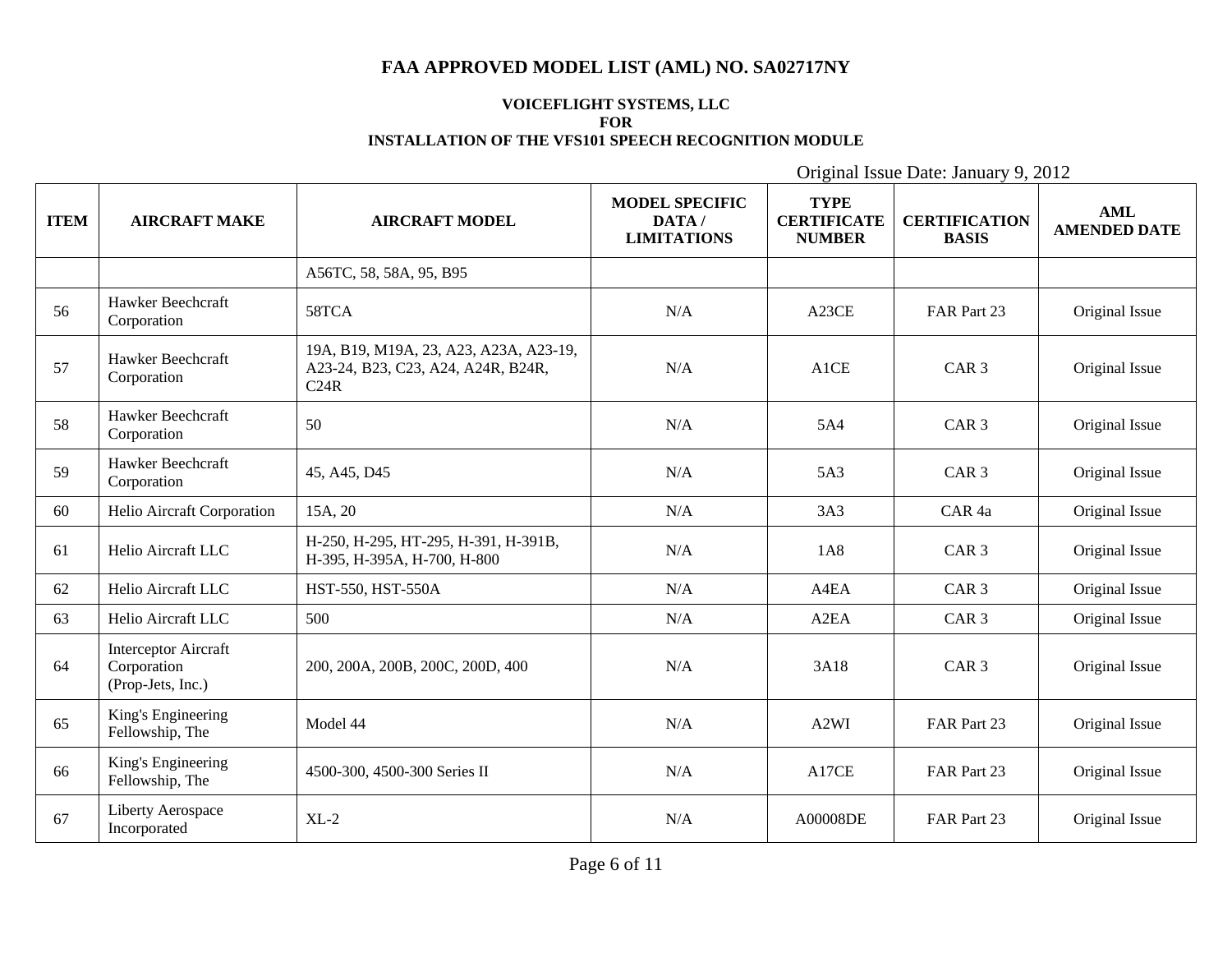#### **VOICEFLIGHT SYSTEMS, LLC FOR INSTALLATION OF THE VFS101 SPEECH RECOGNITION MODULE**

| <b>ITEM</b> | <b>AIRCRAFT MAKE</b>                  | <b>AIRCRAFT MODEL</b>                                                                                                                                                                                                                                                                                                                                                                                                                                                                                                                       | <b>MODEL SPECIFIC</b><br>DATA/<br><b>LIMITATIONS</b> | <b>TYPE</b><br><b>CERTIFICATE</b><br><b>NUMBER</b> | <b>CERTIFICATION</b><br><b>BASIS</b> | <b>AML</b><br><b>AMENDED DATE</b> |
|-------------|---------------------------------------|---------------------------------------------------------------------------------------------------------------------------------------------------------------------------------------------------------------------------------------------------------------------------------------------------------------------------------------------------------------------------------------------------------------------------------------------------------------------------------------------------------------------------------------------|------------------------------------------------------|----------------------------------------------------|--------------------------------------|-----------------------------------|
| 68          | Lockheed Aircraft<br>Corporation      | $402 - 2$                                                                                                                                                                                                                                                                                                                                                                                                                                                                                                                                   | N/A                                                  | 2A11                                               | CAR <sub>3</sub>                     | Original Issue                    |
| 69          | Maule Aerospace<br>Technology, Inc.   | Bee Dee M-4, M-4, M-4C, M-4S, M-4T,<br>M-4-180C, M-4-180S, M-4-180T,<br>M-4-210, M-4-210C, M-4-210S,<br>M-4-210T, M-4-220, M-4-220C,<br>M-4-220S, M-4-220T, M-5-180C,<br>M-5-200, M-5-210C, M-5-210TC,<br>M-5-220C, M-5-235C, M-6-180, M-6-235,<br>M-7-235, MX-7-235, MX-7-180,<br>MX-7-420, MXT-7-180, MT-7-235,<br>M-8-235, MX-7-160, MXT-7-160,<br>MX-7-180A, MXT-7-180A, MX-7-180B,<br>M-7-235B, M-7-235A, M-7-235C,<br>MX-7-180C, M-7-260, MT-7-260,<br>M-7-260C, M-7-420AC, MX-7-160C,<br>MX-7-180AC, M-7-420A, MT-7-420,<br>M-4-180V | N/A                                                  | 3A23                                               | CAR3                                 | Original Issue                    |
| 70          | <b>MICCO</b> Aircraft Company         | MAC-145, MAC-125C, MAC-145A,<br>$MAC-145B$                                                                                                                                                                                                                                                                                                                                                                                                                                                                                                  | N/A                                                  | 3A1                                                | CAR <sub>4a</sub>                    | Original Issue                    |
| 71          | Mooney Aviation Company<br>Inc        | M20, M20A, M20B, M20C, M20D, M20E,<br>M20F, M20G, M20J, M20K, M20L,<br>M20M, M20R, M20S, M20TN                                                                                                                                                                                                                                                                                                                                                                                                                                              | N/A                                                  | 2A3                                                | CAR <sub>3</sub>                     | Original Issue                    |
| 72          | <b>Mooney Aircraft</b><br>Corporation | M22                                                                                                                                                                                                                                                                                                                                                                                                                                                                                                                                         | N/A                                                  | A6SW                                               | CAR <sub>3</sub>                     | Original Issue                    |
| 73          | Pilatus Aircraft Limited              | PC-6, PC-6-H1, PC-6-H2, PC-6/350,<br>PC-6/350-H1, PC-6/350-H2, PC-6/A,<br>PC-6/A-H1, PC-6/A-H2, PC-6/B-H2,<br>PC-6/B1-H2, PC-6/B2-H2, PC-6/B2-H4,                                                                                                                                                                                                                                                                                                                                                                                           | N/A                                                  | 7A15                                               | <b>CAR 10,</b><br>CAR <sub>3</sub>   | Original Issue                    |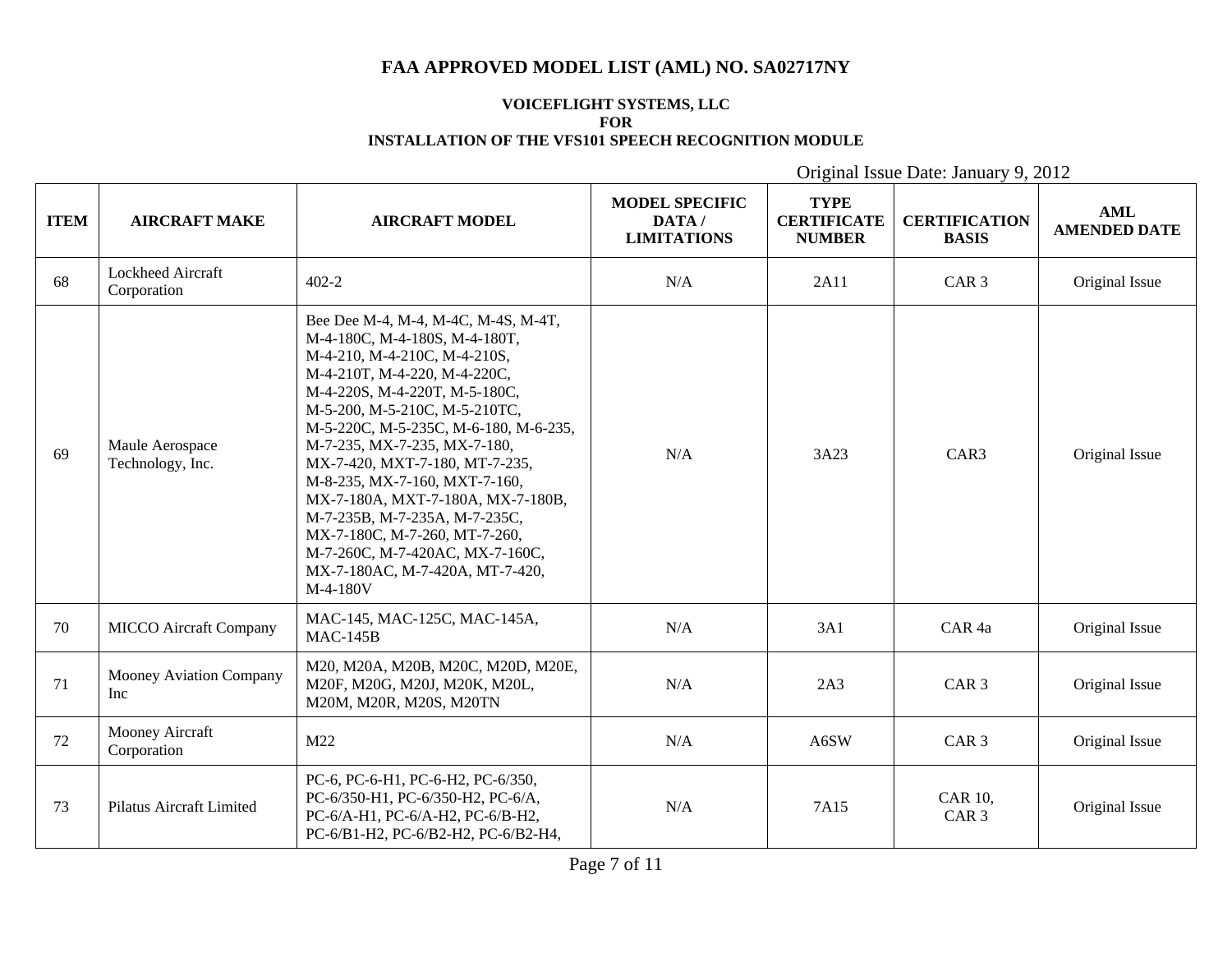#### **VOICEFLIGHT SYSTEMS, LLC FOR INSTALLATION OF THE VFS101 SPEECH RECOGNITION MODULE**

| <b>ITEM</b> | <b>AIRCRAFT MAKE</b>     | <b>AIRCRAFT MODEL</b>                                                                                                                                                                                                                          | <b>MODEL SPECIFIC</b><br>DATA/<br><b>LIMITATIONS</b> | <b>TYPE</b><br><b>CERTIFICATE</b><br><b>NUMBER</b> | <b>CERTIFICATION</b><br><b>BASIS</b> | <b>AML</b><br><b>AMENDED DATE</b> |
|-------------|--------------------------|------------------------------------------------------------------------------------------------------------------------------------------------------------------------------------------------------------------------------------------------|------------------------------------------------------|----------------------------------------------------|--------------------------------------|-----------------------------------|
|             |                          | PC-6/C-H2, PC-6/C1-H2                                                                                                                                                                                                                          |                                                      |                                                    |                                      |                                   |
| 74          | Pilatus Aircraft Limited | $PC-7$                                                                                                                                                                                                                                         | N/A                                                  | A50EU                                              | FAR Part 23                          | Original Issue                    |
| 75          | Piper Aircraft, Inc.     | PA-18, PA-18S, PA-18 "105",<br>PA-18S "105", PA-18A, PA-18 "125",<br>PA-18S "125", PA-18AS "125",<br>PA-18 "135", PA-18A "135",<br>PA-18S "135", PA-18AS "135",<br>PA-18 "150", PA-18A "150",<br>PA-18S "150", PA-18AS "150",<br>PA-19, PA-19S | N/A                                                  | 1A2                                                | CAR <sub>3</sub>                     | Original Issue                    |
| 76          | Piper Aircraft, Inc.     | PA-20, PA-20S, PA-20"115",<br>PA-20S "115", PA-20 "135", PA-20S "135"                                                                                                                                                                          | N/A                                                  | 1A4                                                | CAR <sub>3</sub>                     | Original Issue                    |
| 77          | Piper Aircraft, Inc.     | PA-22, PA-22-108, PA-22-135,<br>PA-22S-135, PA-22-150, PA-22S-150,<br>PA-22-160, PA-22S-160                                                                                                                                                    | N/A                                                  | 1A6                                                | CAR <sub>3</sub>                     | Original Issue                    |
| 78          | Piper Aircraft, Inc.     | PA-23, PA-23-160, PA-23-235, PA-23-250,<br>PA-E23-250                                                                                                                                                                                          | N/A                                                  | 1A10                                               | CAR <sub>3</sub>                     | Original Issue                    |
| 79          | Piper Aircraft, Inc.     | PA-24, PA-24-250, PA-24-260, PA-24-400                                                                                                                                                                                                         | N/A                                                  | 1A15                                               | CAR <sub>3</sub>                     | Original Issue                    |
| 80          | Piper Aircraft           | PA-28-140, PA-28-150, PA-28-160,<br>PA-28-180, PA-28-235, PA-28S-160,<br>PA-28S-180, PA-28R-180, PA-28R-200,<br>PA-28-151, PA-28-161, PA-28-181,<br>PA-28R-201, PA-28R-201T, PA-28-236,<br>PA-28RT-201, PA-28RT-201T,<br>PA-28-201T            | N/A                                                  | 2A13                                               | CAR <sub>3</sub>                     | Original Issue                    |
| 81          | Piper Aircraft           | PA-30, PA-39, PA-40                                                                                                                                                                                                                            | N/A                                                  | A1EA                                               | CAR <sub>3</sub>                     | Original Issue                    |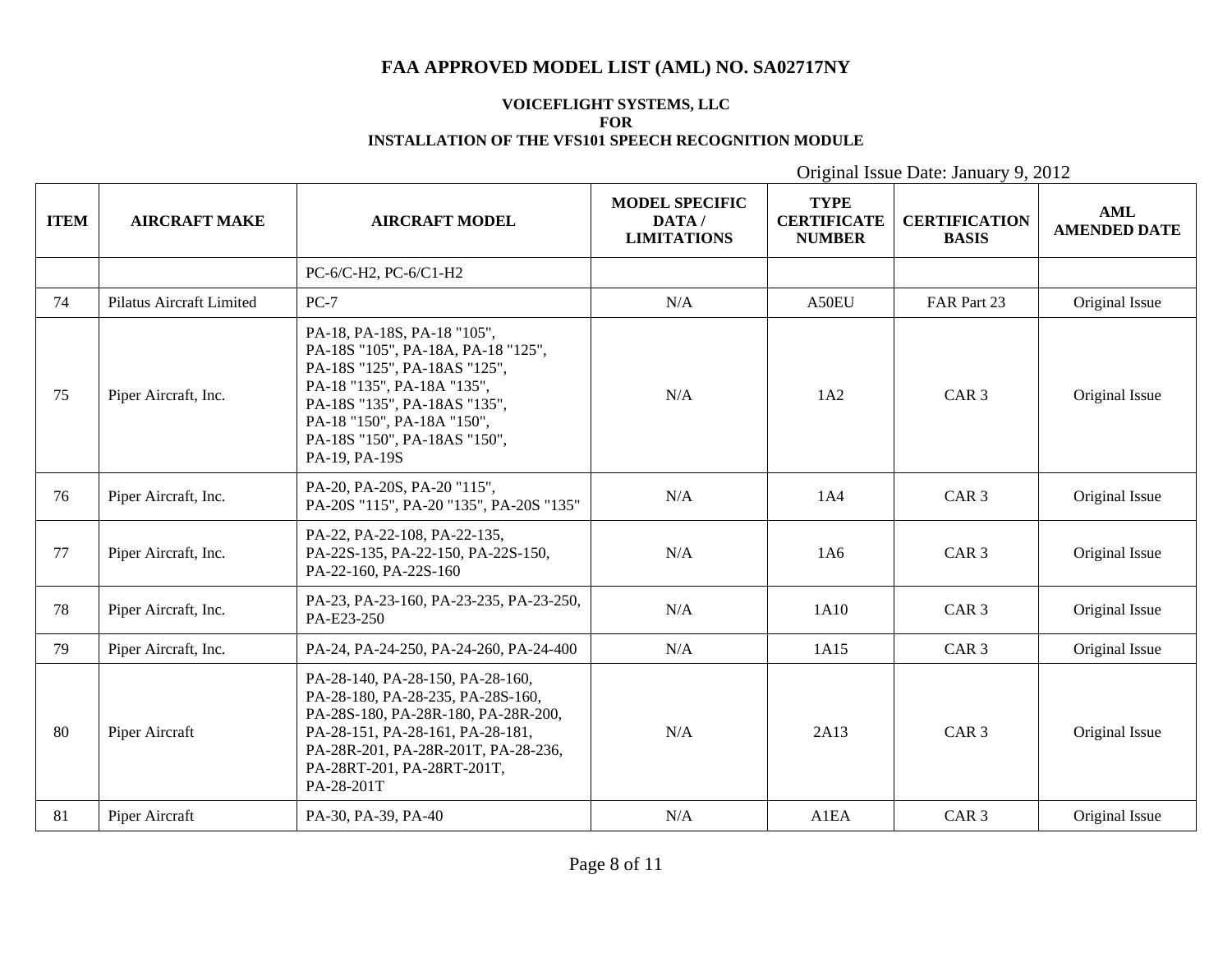### **VOICEFLIGHT SYSTEMS, LLC FOR INSTALLATION OF THE VFS101 SPEECH RECOGNITION MODULE**

| <b>ITEM</b> | <b>AIRCRAFT MAKE</b>                        | <b>AIRCRAFT MODEL</b>                                                                                                                                                                   | <b>MODEL SPECIFIC</b><br>DATA/<br><b>LIMITATIONS</b>   | <b>TYPE</b><br><b>CERTIFICATE</b><br><b>NUMBER</b> | <b>CERTIFICATION</b><br><b>BASIS</b> | <b>AML</b><br><b>AMENDED DATE</b> |
|-------------|---------------------------------------------|-----------------------------------------------------------------------------------------------------------------------------------------------------------------------------------------|--------------------------------------------------------|----------------------------------------------------|--------------------------------------|-----------------------------------|
| 82          | Piper Aircraft                              | PA-32-260, PA-32-300, PA-32S-300,<br>PA-32R-300, PA-32RT-300,<br>PA-32RT-300T, PA-32-301FT,<br>PA-32-301XTC, PA-32R-301 (SP),<br>PA-32R-301 (HP), PA-32R-301T,<br>PA-32-301, PA-32-301T | N/A                                                    | A <sub>3</sub> SO                                  | CAR <sub>3</sub>                     | Original Issue                    |
| 83          | Piper Aircraft                              | PA-34-200, PA-34-200T, PA-34-220T                                                                                                                                                       | N/A                                                    | A7SO                                               | FAR Part 23                          | Original Issue                    |
| 84          | Piper Aircraft                              | PA-44-180, PA-44-180T                                                                                                                                                                   | N/A                                                    | A19SO                                              | FAR Part 23                          | Original Issue                    |
| 85          | Piper Aircraft                              | PA-46-310P, PA-46-350P, PA-46-500TP,<br>PA-46R-350T                                                                                                                                     | N/A                                                    | A25SO                                              | FAR Part 23                          | Original Issue                    |
| 86          | Revo, Incorporated<br>(Lake Aircraft Corp.) | COLONIAL C-1, COLONIAL C-2,<br>LAKE LA-4, LAKE LA-4A,<br>LAKE LA-4P, LAKE LA-4-200,<br><b>LAKE MODEL 250</b>                                                                            | N/A                                                    | 1A13                                               | CAR <sub>3</sub>                     | Original Issue                    |
| 87          | PZL Mielec                                  | <b>PZL M2003</b>                                                                                                                                                                        | N/A                                                    | A68EU                                              | FAR Part 23                          | Original Issue                    |
| 88          | Polskie Zaklady Lotnieze<br>Spolka zo.o     | <b>PZL M2601</b>                                                                                                                                                                        | N/A                                                    | A44CE                                              | FAR Part 23                          | Original Issue                    |
| 89          | Robert E. Rust, Jr.<br>(deHavilland)        | DH.C1, 21, 22, 22A                                                                                                                                                                      | N/A                                                    | A44EU                                              | <b>FAR 21</b>                        | Original Issue                    |
| 90          | Sierra Hotel Aero, Inc.<br>(Navion)         | Navion, Navion A, Navion B, Navion D,<br>Navion E, Navion F, Navion G, Navion H                                                                                                         | N/A                                                    | A-782                                              | CAR <sub>3</sub>                     | Original Issue                    |
| 91          | Sky International<br>(Aviat)                | $A-1, A-1A, A-1B$                                                                                                                                                                       | N/A                                                    | A22NM                                              | <b>FAR PART 23</b>                   | Original Issue                    |
| 92          | Sky International<br>(Aviat)                | S-1S, S-1T, S-2, S-2A, S-2S, S-2B, S-2C                                                                                                                                                 | Installation not approved<br>in open cockpit variants. | A8SO                                               | FAR PART 23                          | Original Issue                    |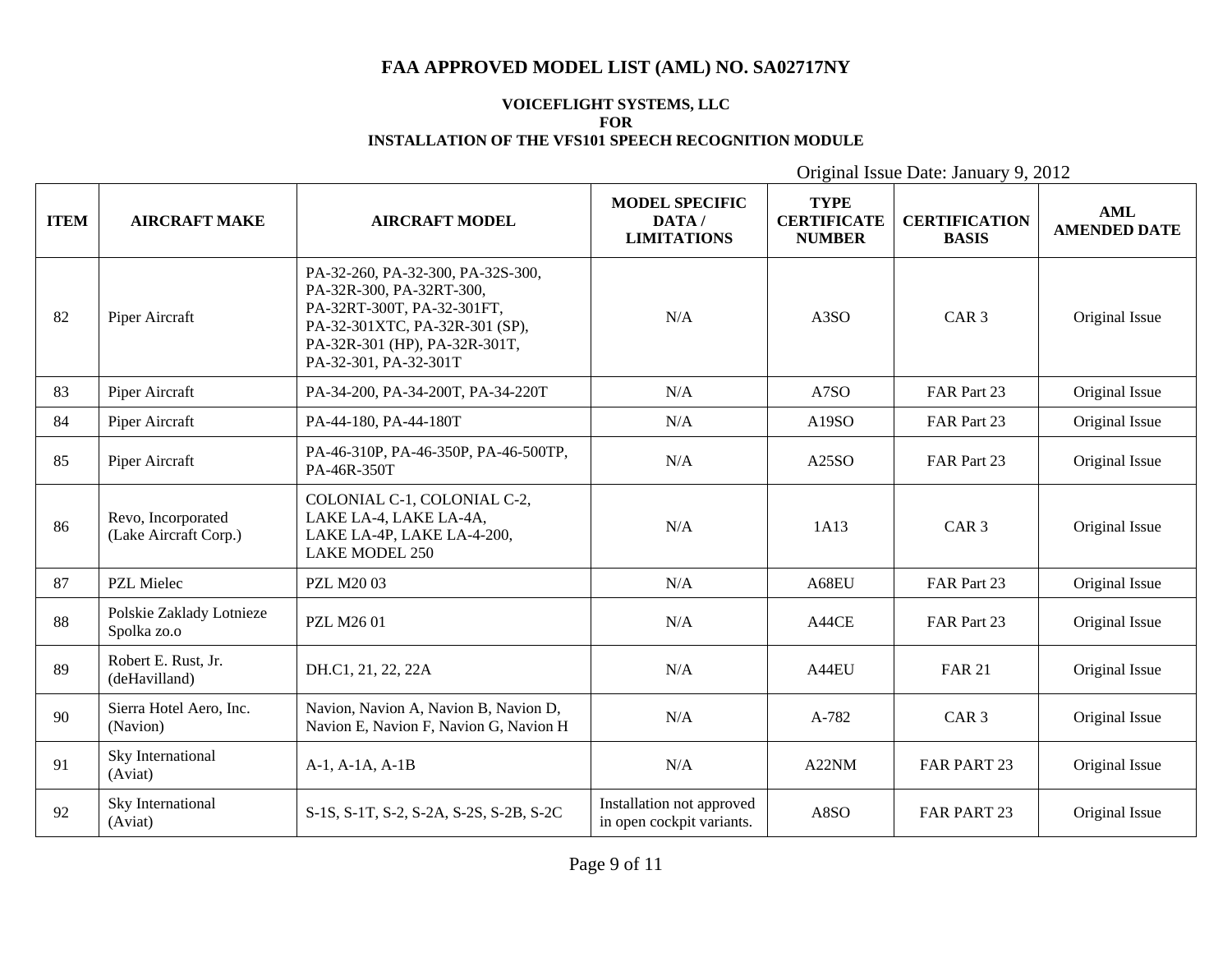### **VOICEFLIGHT SYSTEMS, LLC FOR INSTALLATION OF THE VFS101 SPEECH RECOGNITION MODULE**

| <b>ITEM</b> | <b>AIRCRAFT MAKE</b>                                                             | <b>AIRCRAFT MODEL</b>                                                                                                                                              | <b>MODEL SPECIFIC</b><br>DATA/<br><b>LIMITATIONS</b> | <b>TYPE</b><br><b>CERTIFICATE</b><br><b>NUMBER</b> | <b>CERTIFICATION</b><br><b>BASIS</b> | <b>AML</b><br><b>AMENDED DATE</b> |
|-------------|----------------------------------------------------------------------------------|--------------------------------------------------------------------------------------------------------------------------------------------------------------------|------------------------------------------------------|----------------------------------------------------|--------------------------------------|-----------------------------------|
| 93          | <b>SOCATA</b>                                                                    | TB 9,TB 10, TB 20, TB 21, TB 200                                                                                                                                   | N/A                                                  | A51EU                                              | FAR Part 23                          | Original Issue                    |
| 94          | <b>SOCATA</b>                                                                    | Rallye 100S, Rallye 150ST, Rallye 150T,<br>Rallye 235E, Rallye 235C, MS 880B,<br>MS 885, MS 894A, MS 893A,<br>MS 892A-150, MS 892E-150, MS 893E,<br><b>MS 894E</b> | N/A                                                  | 7A14                                               | <b>CAR 10</b><br>CAR <sub>3</sub>    | Original Issue                    |
| 95          | SOCATA - Groupe<br>Aerospatiale                                                  | $GA-7$                                                                                                                                                             | N/A                                                  | A17SO                                              | FAR Part 23                          | Original Issue                    |
| 96          | Symphony Aircraft<br>Industries Inc<br>(Ostmecklenburgische<br>Flugzeugbau GmbH) | OMF-100-160                                                                                                                                                        | N/A                                                  | A46CE                                              | FAR Part 23                          | Original Issue                    |
| 97          | True Flight Holdings LLC<br>(Grumman American / Tiger<br>Aircraft)               | AA-1, AA-1A, AA-1B, AA-1C                                                                                                                                          | N/A                                                  | A11EA                                              | FAR Part 23                          | Original Issue                    |
| 98          | True Flight Holdings LLC<br>(Grumman American / Tiger<br>Aircraft)               | AA-5, AA-5A, AA-5B, AG-5B                                                                                                                                          | N/A                                                  | A16EA                                              | FAR Part 23                          | Original Issue                    |
| 99          | Twin Commander Aircraft<br><b>LLC</b>                                            | 520                                                                                                                                                                | N/A                                                  | 6A1                                                | CAR <sub>3</sub>                     | Original Issue                    |
| 100         | Univair Aircraft Corporation<br>(Stinson)                                        | 108, 108-1, 108-2, 108-3, 108-5                                                                                                                                    | N/A                                                  | A-767                                              | CAR <sub>3</sub>                     | Original Issue                    |
| 101         | Viking Air Limited<br>(deHavilland)                                              | DHC-2 Mk. I, DHC-2 Mk. II,<br>DHC-2 Mk. III                                                                                                                        | N/A                                                  | A-806                                              | CAR <sub>3</sub>                     | Original Issue                    |
| 102         | Vulcanair S.p.A.<br>(Partenavia)                                                 | P 68, P 68B, P 68C, P 68C-TC,<br>P 68 "OBSERVER",                                                                                                                  | N/A                                                  | A31EU                                              | FAR Part 23                          | Original Issue                    |